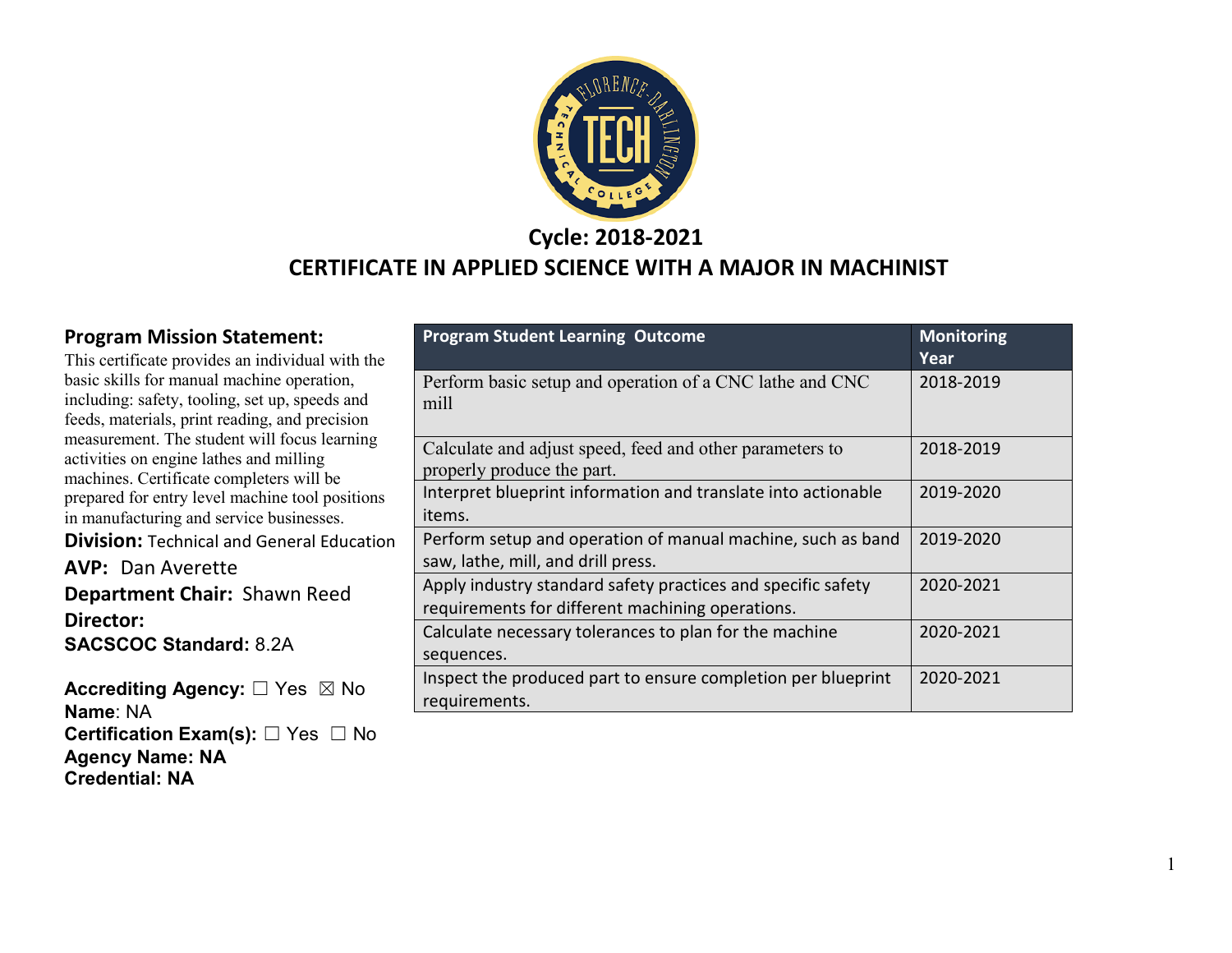| A. Program              | <b>B.</b> What   | C. Methods for    | <b>D. Expected Level</b> | <b>E. Data Collection</b> | <b>F. Results</b>    | <b>G. Plan For Improvement</b>    |
|-------------------------|------------------|-------------------|--------------------------|---------------------------|----------------------|-----------------------------------|
| <b>Student Learning</b> | courses          | <b>Outcomes</b>   | of Program               |                           |                      |                                   |
|                         |                  |                   |                          |                           |                      |                                   |
| <b>Outcomes</b>         | are              | <b>Assessment</b> | Performance              |                           |                      |                                   |
|                         | <b>PSLOs</b>     |                   |                          |                           |                      |                                   |
|                         | <b>Assessed</b>  |                   |                          |                           |                      |                                   |
| What should the         | Where do         | How does your     | What is the expected     | When will you collect     | What are the         | How will you use this information |
| graduates of your       | you see          | program evaluate  | level of student         | the data needed to        | results of the       | to improve the program            |
| program be able to      | evidence         | student/graduate  | performance for the      | evaluate the              | evaluation?          |                                   |
| do?                     | that the         | skills/abilities? | program?                 | performance of the        | <b>NOTE: include</b> |                                   |
|                         | student          |                   |                          | program?                  | student ratio with   |                                   |
|                         | can do           |                   |                          |                           | all results.         |                                   |
|                         | these<br>things? |                   |                          |                           |                      |                                   |
| Perform basic setup     | <b>MTT 250</b>   | Students will     | 100% of the              | Summer 2019               | 18 out of 18         | The expected learning level was   |
| and operation of a      |                  | prepare a         | students will make a     |                           | students (100%)      | met and the faculty will          |
| CNC lathe and CNC       |                  | program to        | grade of 70% or          |                           | passed the G81       | continue to evaluate this         |
| mill.                   |                  | contour a simple  | better on mill block     |                           | project with a       | learning outcome with other       |
|                         |                  | part on a CNC     | project G81.             |                           | grade of 70% or      | classes that deal with CNC        |
|                         |                  | mill.             |                          |                           | above. Class         |                                   |
|                         |                  |                   |                          |                           |                      | programing.                       |
|                         |                  |                   |                          |                           | average was          |                                   |
|                         |                  |                   |                          |                           | 92%.                 |                                   |
|                         |                  |                   |                          |                           |                      |                                   |
|                         |                  |                   |                          |                           |                      |                                   |
|                         |                  |                   |                          |                           |                      |                                   |
|                         |                  |                   |                          |                           |                      |                                   |

# **STUDENT LEARNING OUTCOMES FOR 48.0501 2018-2019**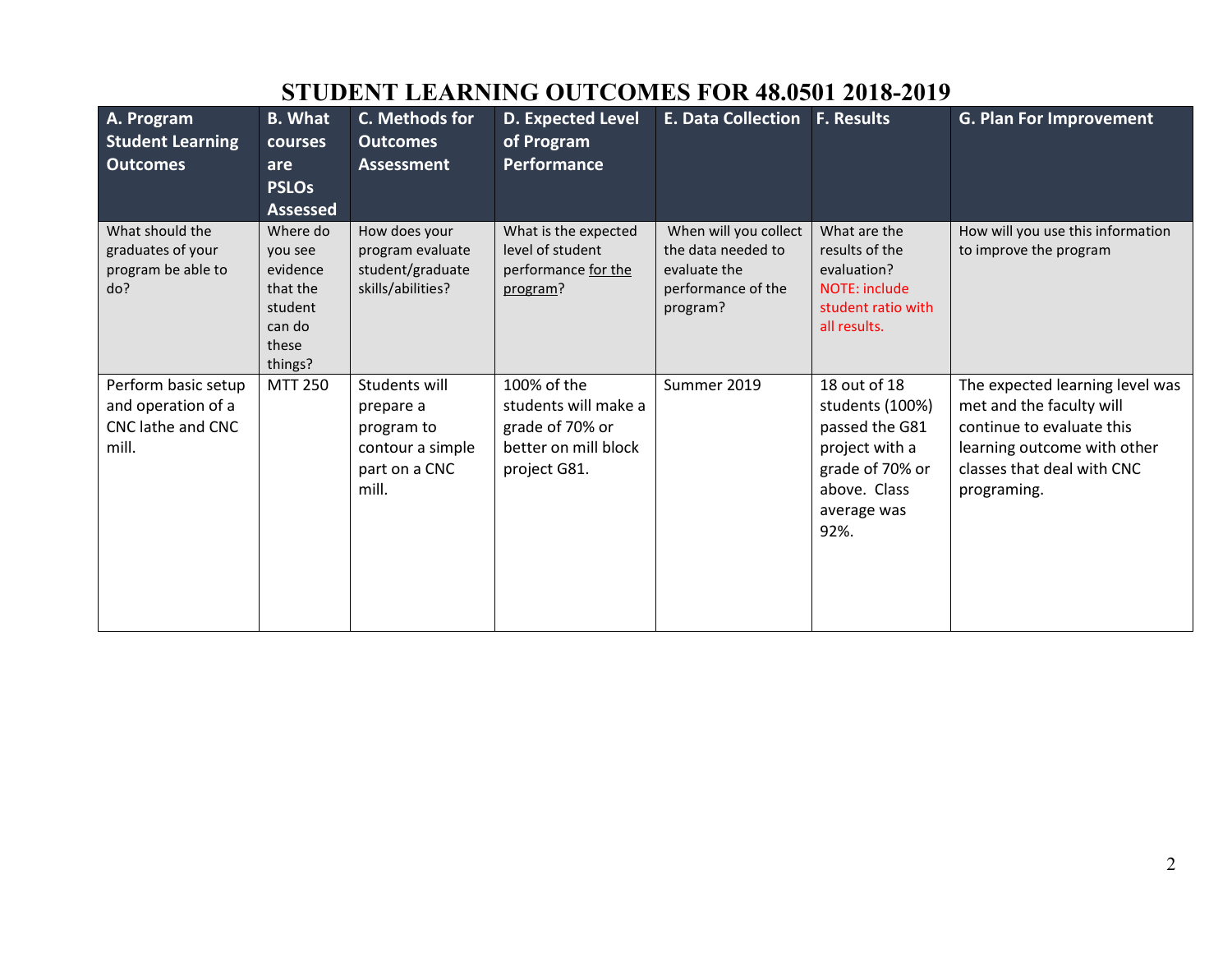#### **STUDENT LEARNING OUTCOMES FOR 48.0501 2018-2019**

| A. Program<br><b>Student Learning</b><br><b>Outcomes</b>                                        | <b>B.</b> What<br>courses<br>are<br><b>PSLOs</b><br><b>Assessed</b>                  | C. Methods for<br><b>Outcomes</b><br><b>Assessment</b>                                    | <b>D. Expected Level</b><br>of Program<br><b>Performance</b>                                   | E. Data Collection F. Results                                                                 |                                                                                                                                 | <b>G. Plan For Improvement</b>                                                                                                                                  |
|-------------------------------------------------------------------------------------------------|--------------------------------------------------------------------------------------|-------------------------------------------------------------------------------------------|------------------------------------------------------------------------------------------------|-----------------------------------------------------------------------------------------------|---------------------------------------------------------------------------------------------------------------------------------|-----------------------------------------------------------------------------------------------------------------------------------------------------------------|
| What should the<br>graduates of your<br>program be able to<br>do?                               | Where do<br>you see<br>evidence<br>that the<br>student<br>can do<br>these<br>things? | How does your<br>program evaluate<br>student/graduate<br>skills/abilities?                | What is the expected<br>level of student<br>performance for the<br>program?                    | When will you collect<br>the data needed to<br>evaluate the<br>performance of the<br>program? | What are the<br>results of the<br>evaluation?<br>NOTE: include<br>student ratio with<br>all results.                            | How will you use this information<br>to improve the program                                                                                                     |
| Calculate and adjust<br>speed, feed and<br>other parameters to<br>properly produce<br>the part. | MTT 111                                                                              | Students select<br>the proper tools<br>to use to machine<br>the type of part<br>required. | 100% of the<br>students will make a<br>grade of 70% or<br>better on machine<br>shop project 1. | <b>Fall 2018</b>                                                                              | 12 out of 12<br>students (100%)<br>passed machine<br>shop project 1<br>with a 70% or<br>above. The class<br>average was<br>89%. | The expected learning level was<br>met and the faculty will<br>continue to evaluate this<br>learning outcome with other<br>classes that deal with<br>machining. |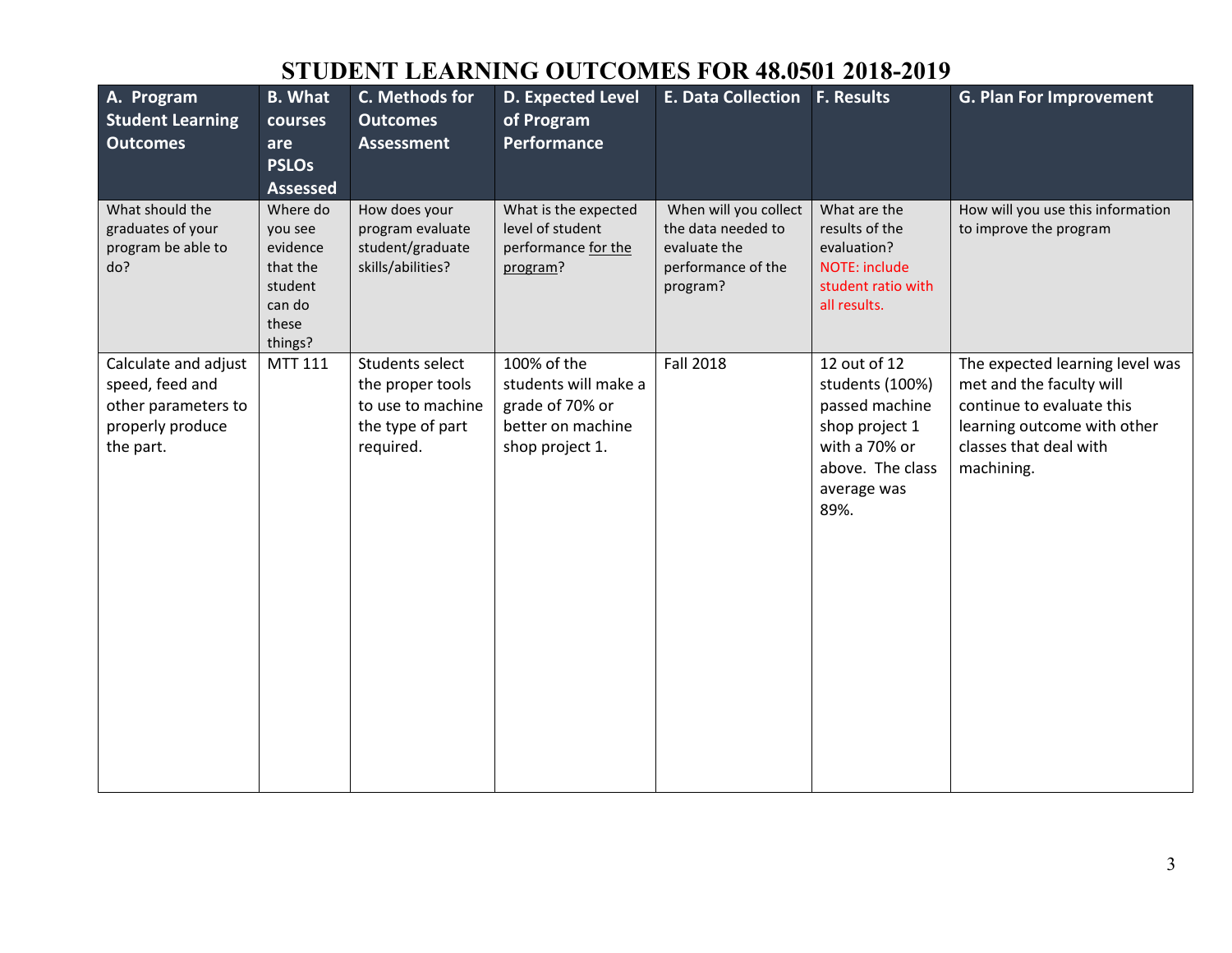|                                                                                  |                                                                                   |                                                                                        | рторыл шимлло остеольны г                                                                 |                                                                                               | <b>VINTUOVAL EVIZ EVEN</b>                                                                                                       |                                                                                                                                                                |
|----------------------------------------------------------------------------------|-----------------------------------------------------------------------------------|----------------------------------------------------------------------------------------|-------------------------------------------------------------------------------------------|-----------------------------------------------------------------------------------------------|----------------------------------------------------------------------------------------------------------------------------------|----------------------------------------------------------------------------------------------------------------------------------------------------------------|
| A. Program<br><b>Student Learning</b>                                            | <b>B.</b> What<br>courses                                                         | C. Methods for<br><b>Outcomes</b>                                                      | <b>D. Expected Level</b><br>of Program                                                    | E. Data Collection   F. Results                                                               |                                                                                                                                  | <b>G. Plan For Improvement</b>                                                                                                                                 |
| <b>Outcomes</b>                                                                  | are PSLOs                                                                         | <b>Assessment</b>                                                                      | <b>Performance</b>                                                                        |                                                                                               |                                                                                                                                  |                                                                                                                                                                |
|                                                                                  | <b>Assessed</b>                                                                   |                                                                                        |                                                                                           |                                                                                               |                                                                                                                                  |                                                                                                                                                                |
| What should the<br>graduates of your<br>program be able to<br>do?                | Where do<br>you see<br>evidence<br>that the<br>student can<br>do these<br>things? | How does your<br>program evaluate<br>student/graduate<br>skills/abilities?             | What is the expected<br>level of student<br>performance for the<br>program?               | When will you<br>collect the data<br>needed to evaluate<br>the performance of<br>the program? | What are the<br>results of the<br>evaluation?<br>NOTE: include<br>student ratio with<br>all results.                             | How will you use this information<br>to improve the program                                                                                                    |
| Interpret blueprint<br>information and<br>translate it into<br>actionable items. | <b>MTT 250</b>                                                                    | Each student<br>prepares a<br>program to<br>contour a simple<br>part on a CNC<br>mill. | 100% of the<br>students will make a<br>grade of 70% or<br>above on G02-G03<br>mill block. | Summer 2020                                                                                   | 8 out of 8<br>students (100%)<br>passed the<br>project with a<br>70% or above.<br>Class average on<br>this project was a<br>97%. | The expected learning level was<br>met. The faculty will continue<br>to evaluate this learning<br>outcome with other classes that<br>deal with CNC programing. |

#### **STUDENT LEARNING OUTCOMES FOR 48.0501 2019-2020**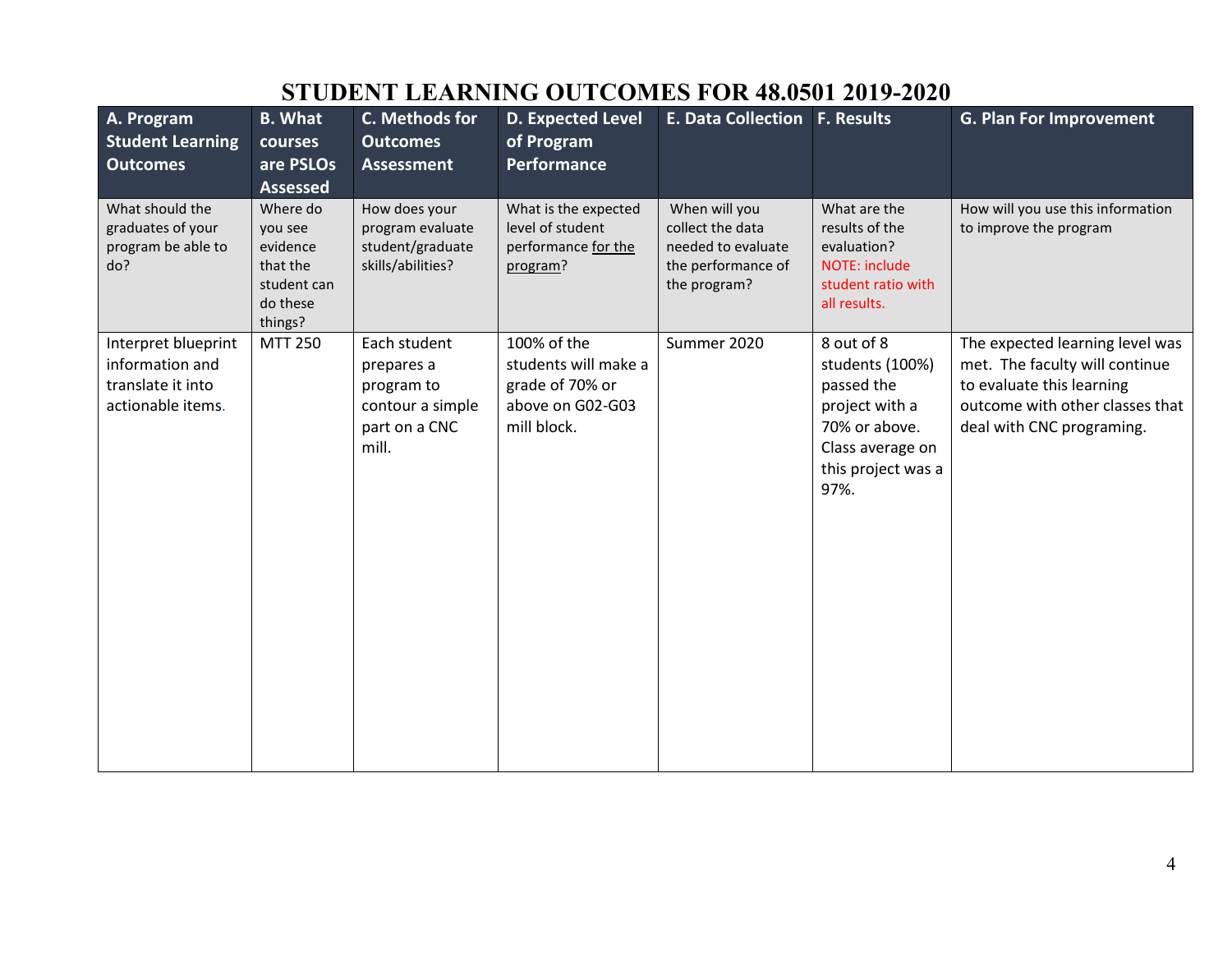#### **STUDENT LEARNING OUTCOMES FOR 48.0501 2019-2020**

| A. Program<br><b>Student Learning</b><br><b>Outcomes</b>                                                       | <b>B.</b> What<br>courses are<br><b>PSLOs</b><br><b>Assessed</b>               | C. Methods for<br><b>Outcomes</b><br><b>Assessment</b>                                                                                                                             | D. Expected Level<br>of Program<br>Performance                                                                                         | E. Data<br><b>Collection</b>                                                                  | <b>F. Results</b>                                                                                                                                                                                 | <b>G. Plan For Improvement</b>                                                                                                                                                                                                         |
|----------------------------------------------------------------------------------------------------------------|--------------------------------------------------------------------------------|------------------------------------------------------------------------------------------------------------------------------------------------------------------------------------|----------------------------------------------------------------------------------------------------------------------------------------|-----------------------------------------------------------------------------------------------|---------------------------------------------------------------------------------------------------------------------------------------------------------------------------------------------------|----------------------------------------------------------------------------------------------------------------------------------------------------------------------------------------------------------------------------------------|
| What should the<br>graduates of your<br>program be able to<br>do?                                              | Where do you<br>see evidence<br>that the<br>student can<br>do these<br>things? | How does your<br>program evaluate<br>student/graduate<br>skills/abilities?                                                                                                         | What is the expected<br>level of student<br>performance for the<br>program?                                                            | When will you collect<br>the data needed to<br>evaluate the<br>performance of the<br>program? | What are the<br>results of the<br>evaluation?<br><b>NOTE: include</b><br>student ratio with<br>all results.                                                                                       | How will you use this information<br>to improve the program                                                                                                                                                                            |
| Perform setup and<br>operation of<br>manual machines,<br>such as band saw,<br>lathe, mill, and drill<br>press. | MTT 113                                                                        | <b>MTT Certificate</b><br>in Machinist<br>students will<br>demonstrate<br>basic operation<br>on the milling<br>machine by<br>completing a<br>milling project to<br>specifications. | 100% of MTT<br>Certificate in<br>Machinist students<br>will make a grade of<br>70% or better on<br>pass/fail mill block<br>assessment. | Spring 2020                                                                                   | 9 out 11 students<br>(81.8%) made a<br>70% or above on<br>this project. Class<br>average on this<br>project was an<br>80% with 2<br>students who did<br>not make the<br>required 70% or<br>above. | The expected learning outcome<br>was not met and it was<br>determined that extra time will<br>be spent on the machine and<br>part alignment to help ensure<br>the tolerance of 0.002 of inch<br>can be achieved on future<br>projects. |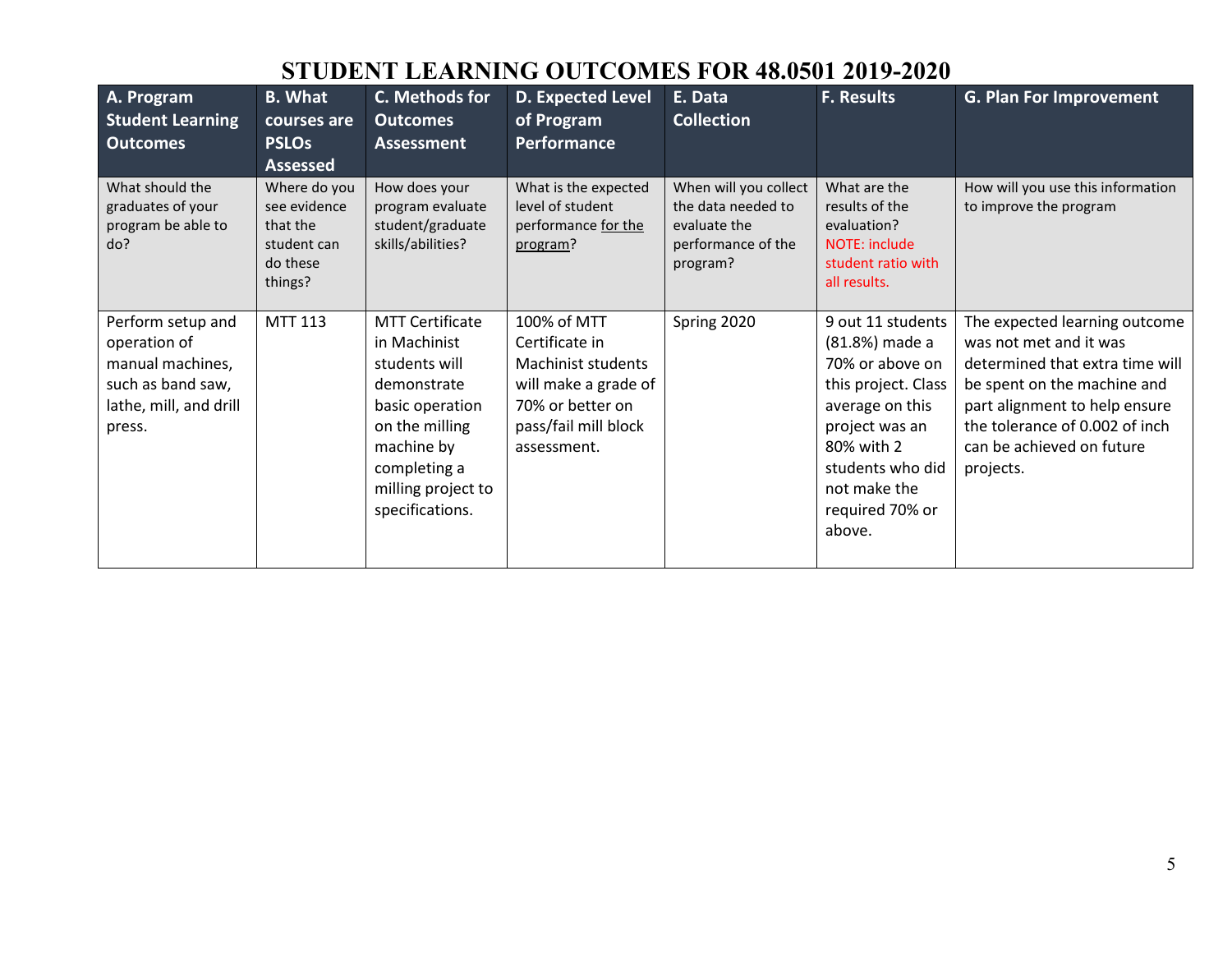## **STUDENT LEARNING OUTCOMES FOR 48.0501 2020-2021**

| A. Program<br><b>Student Learning</b><br><b>Outcomes</b>                                                                        | <b>B.</b> What<br>courses are<br><b>PSLOs</b><br><b>Assessed</b>               | C. Methods for<br><b>Outcomes</b><br><b>Assessment</b>                     | <b>D. Expected Level</b><br>of Program<br>Performance                                    | E. Data<br><b>Collection</b>                                                                  | <b>F. Results</b>                                                                                           | <b>G. Plan For Improvement</b>                                                                                                                                                                      |
|---------------------------------------------------------------------------------------------------------------------------------|--------------------------------------------------------------------------------|----------------------------------------------------------------------------|------------------------------------------------------------------------------------------|-----------------------------------------------------------------------------------------------|-------------------------------------------------------------------------------------------------------------|-----------------------------------------------------------------------------------------------------------------------------------------------------------------------------------------------------|
| What should the<br>graduates of your<br>program be able to<br>do?                                                               | Where do you<br>see evidence<br>that the<br>student can<br>do these<br>things? | How does your<br>program evaluate<br>student/graduate<br>skills/abilities? | What is the expected<br>level of student<br>performance for the<br>program?              | When will you collect<br>the data needed to<br>evaluate the<br>performance of the<br>program? | What are the<br>results of the<br>evaluation?<br><b>NOTE: include</b><br>student ratio with<br>all results. | How will you use this information<br>to improve the program                                                                                                                                         |
| Apply industry<br>standard safety<br>practices and<br>specific safety<br>requirements for<br>different machining<br>operations. | <b>MTT 111</b>                                                                 | All MTT students<br>are required to<br>take a safety test.                 | 100% of MTT<br>students will pass<br>the safety test with<br>a grade of 80% or<br>above. | <b>Fall 2020</b>                                                                              | 9 out 9 students<br>(100%) made a<br>grade of 80% or<br>above. Class<br>average was<br>94%.                 | The expected learning level<br>was met and the faculty will<br>continue to evaluate this<br>learning outcome with other<br>classes since safety is the most<br>important outcome in the<br>program. |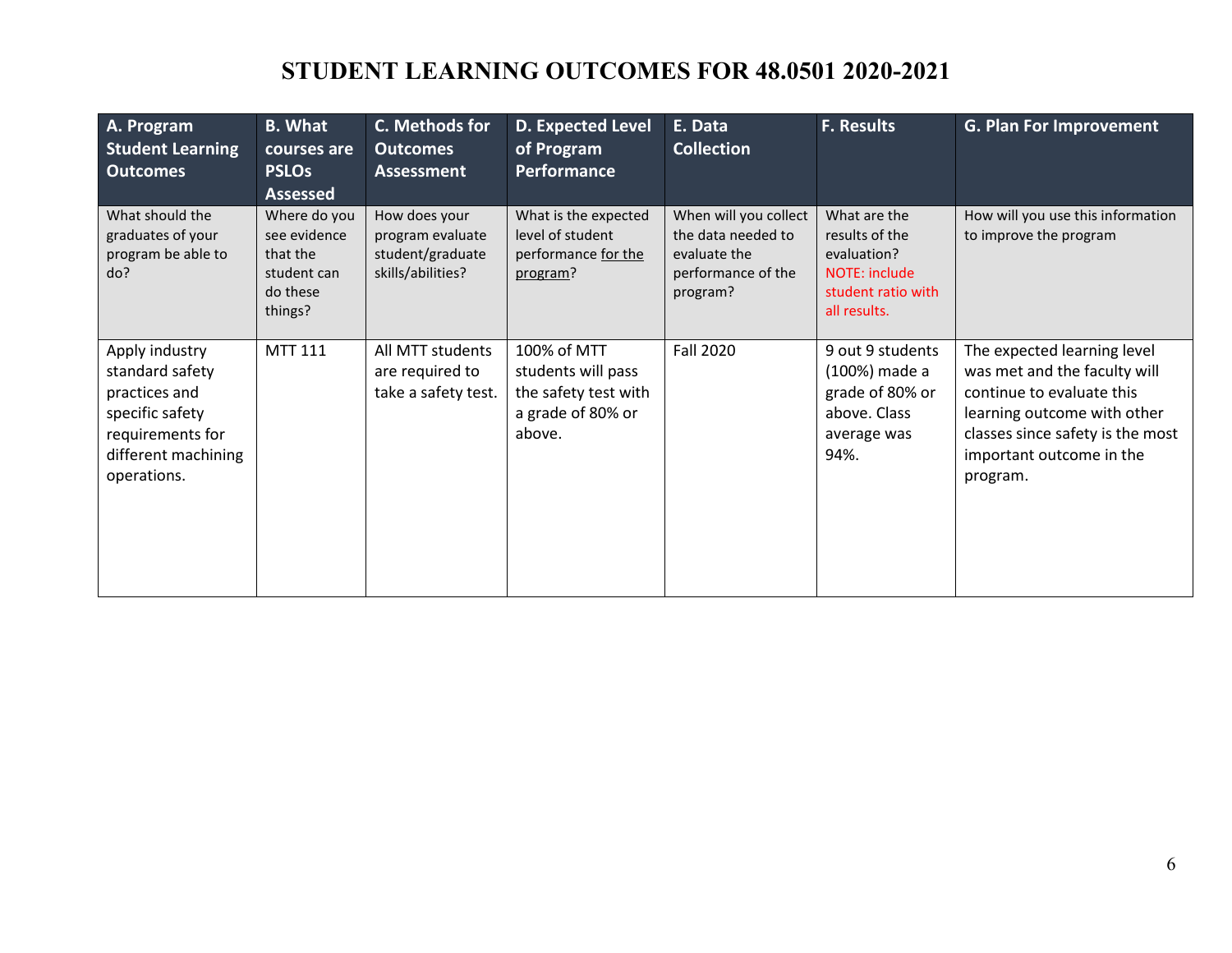## **STUDENT LEARNING OUTCOMES FOR 48.0501 2020-2021**

| A. Program<br><b>Student Learning</b><br><b>Outcomes</b>                   | <b>B.</b> What<br>courses are<br><b>PSLOs</b><br><b>Assessed</b>               | C. Methods for<br><b>Outcomes</b><br><b>Assessment</b>                     | <b>D. Expected Level</b><br>of Program<br>Performance                                                              | E. Data<br><b>Collection</b>                                                                  | <b>F. Results</b>                                                                                    | <b>G. Plan For Improvement</b>                                                                                                                                                                                                                |
|----------------------------------------------------------------------------|--------------------------------------------------------------------------------|----------------------------------------------------------------------------|--------------------------------------------------------------------------------------------------------------------|-----------------------------------------------------------------------------------------------|------------------------------------------------------------------------------------------------------|-----------------------------------------------------------------------------------------------------------------------------------------------------------------------------------------------------------------------------------------------|
| What should the<br>graduates of your<br>program be able to<br>do?          | Where do you<br>see evidence<br>that the<br>student can<br>do these<br>things? | How does your<br>program evaluate<br>student/graduate<br>skills/abilities? | What is the expected<br>level of student<br>performance for the<br>program?                                        | When will you collect<br>the data needed to<br>evaluate the<br>performance of the<br>program? | What are the<br>results of the<br>evaluation?<br>NOTE: include<br>student ratio with<br>all results. | How will you use this information<br>to improve the program                                                                                                                                                                                   |
| Calculate necessary<br>tolerances to plan<br>for the machine<br>sequences. | <b>MTT 113</b>                                                                 | Students perform<br>advanced<br>operation on the<br>manual lathe.          | 100% of the<br>students will make<br>a 70% or higher on<br>MTT 113 project<br>Pass/Fail Lathe<br>Chucking project. | Summer 2021                                                                                   | 7 out of 11<br>students (63.6%)<br>made a grade of<br>70% or higher.<br>Class average<br>was 63%.    | The expected learning outcome<br>was not met. The 4 students<br>who did not meet the<br>benchmark did not complete<br>the course due to COVID-19<br>shut down. Faculty will<br>encourage the students be<br>more aware of time<br>management. |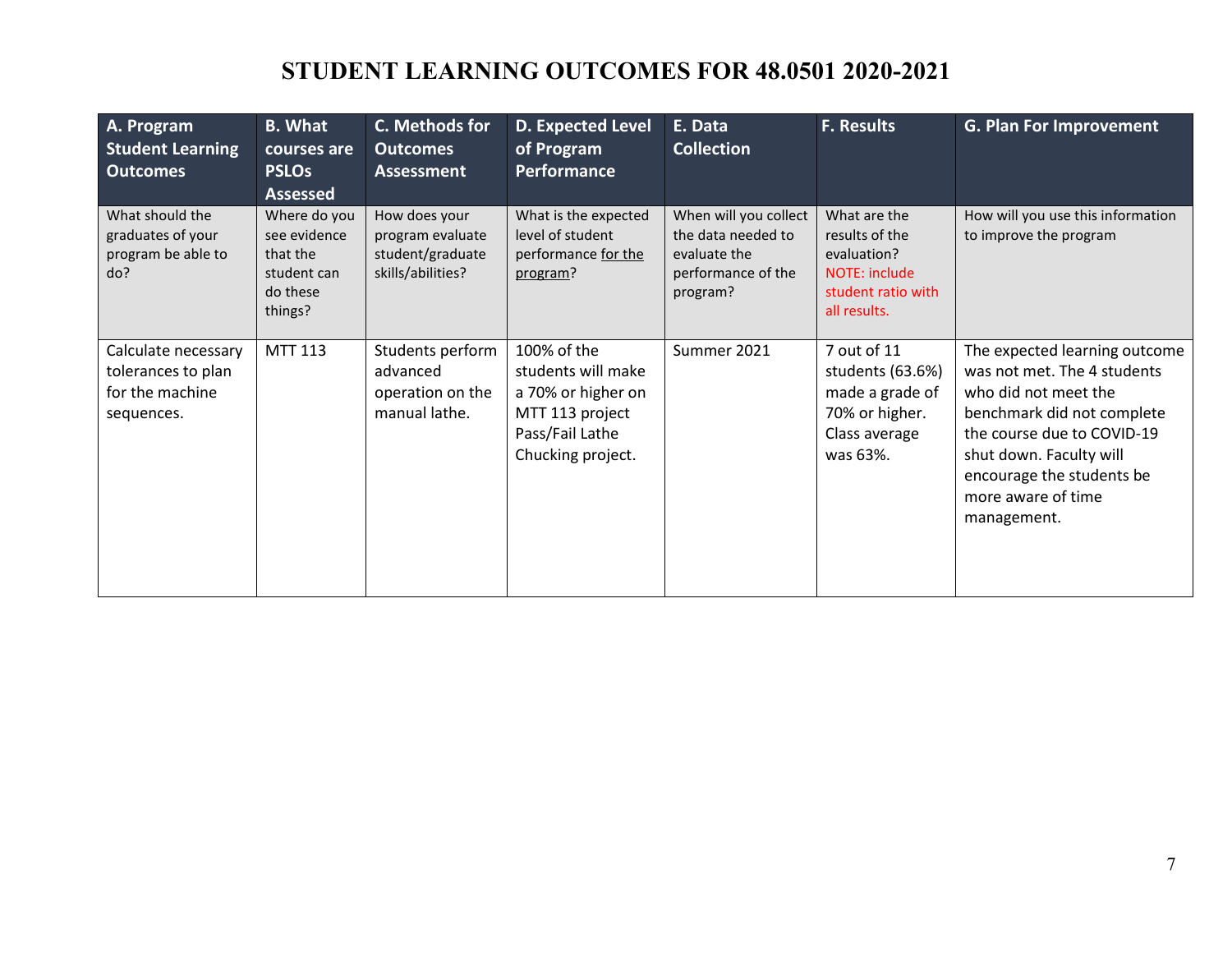## **STUDENT LEARNING OUTCOMES FOR 48.0501 2020-2021**

| A. Program<br><b>Student Learning</b><br><b>Outcomes</b>                              | <b>B.</b> What<br>courses are<br><b>PSLOs</b><br><b>Assessed</b>               | C. Methods for<br><b>Outcomes</b><br><b>Assessment</b>                                                                                            | <b>D. Expected Level</b><br>of Program<br>Performance                                                                          | E. Data<br><b>Collection</b>                                                                  | <b>F. Results</b>                                                                                                                                                                   | <b>G. Plan For Improvement</b>                                                                                                            |
|---------------------------------------------------------------------------------------|--------------------------------------------------------------------------------|---------------------------------------------------------------------------------------------------------------------------------------------------|--------------------------------------------------------------------------------------------------------------------------------|-----------------------------------------------------------------------------------------------|-------------------------------------------------------------------------------------------------------------------------------------------------------------------------------------|-------------------------------------------------------------------------------------------------------------------------------------------|
| What should the<br>graduates of your<br>program be able to<br>do?                     | Where do you<br>see evidence<br>that the<br>student can<br>do these<br>things? | How does your<br>program evaluate<br>student/graduate<br>skills/abilities?                                                                        | What is the expected<br>level of student<br>performance for the<br>program?                                                    | When will you collect<br>the data needed to<br>evaluate the<br>performance of the<br>program? | What are the<br>results of the<br>evaluation?<br><b>NOTE: include</b><br>student ratio with<br>all results.                                                                         | How will you use this information<br>to improve the program                                                                               |
| Inspect the<br>produced part to<br>ensure completion<br>per blueprint<br>requirement. | MTT 113                                                                        | Students will<br>setup the lathe<br>and/or mill<br>correctly and<br>produce a first<br>part that is<br>accurate<br>according to the<br>blueprint. | 100% of graduates<br>will make a grade of<br>70% or higher on<br>the Milling Cutter<br>Arbor mill/lathe<br>project in MTT 113. | Summer 2021                                                                                   | 11 out of 11<br>students (100%)<br>made a grade of<br>70% or higher on<br>the Milling<br><b>Cutter Arbor</b><br>mill/lathe project<br>in MTT 113. Class<br>average was an<br>82.5%. | The expected learning level<br>was met and the faculty will<br>continue to evaluate the<br>progress of insuring blueprint<br>requirement. |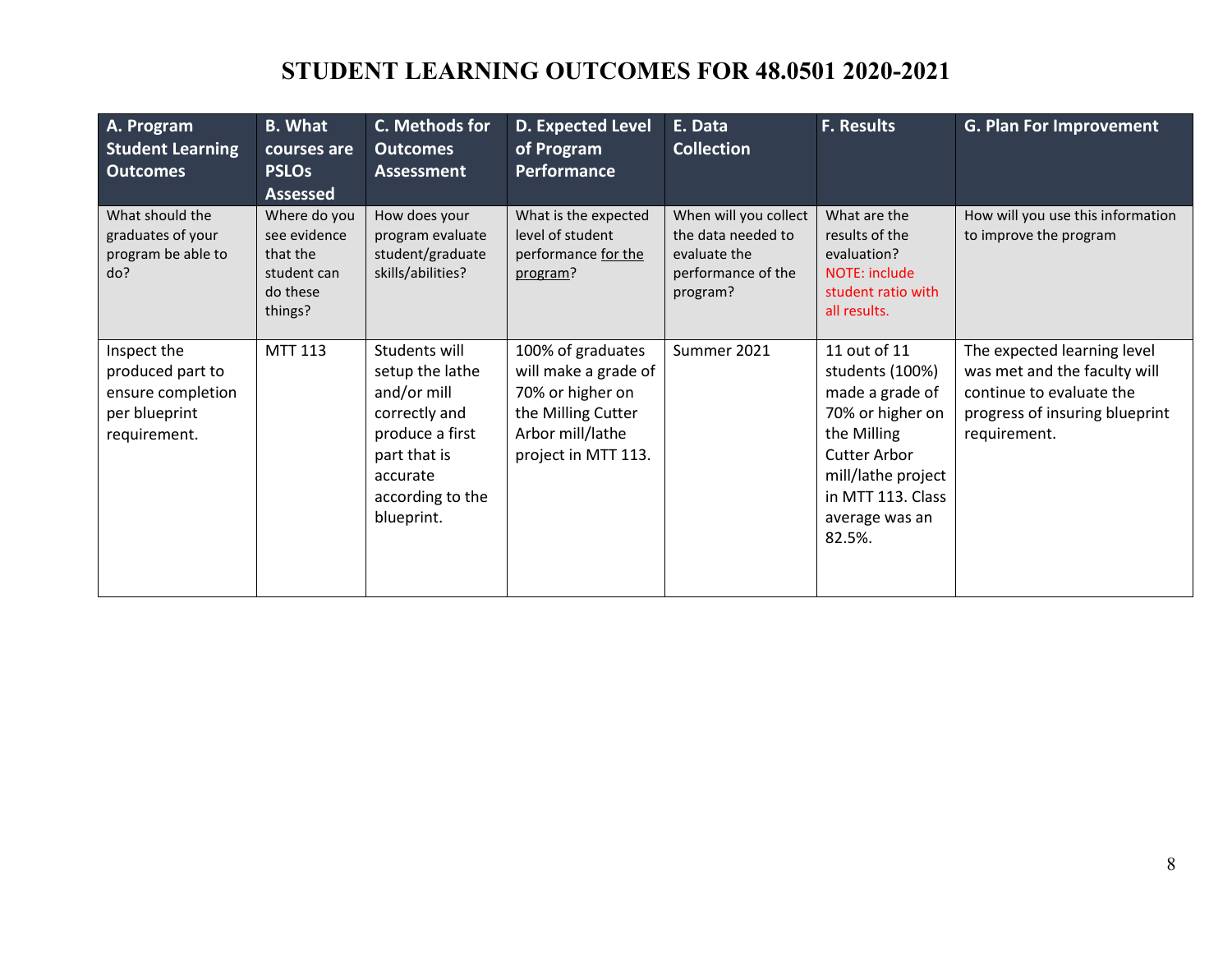#### **CONTINUOUS STUDENT IMPROVEMENT**

**The faculty has been able to identify the short falls in tracking student improvement. The faculty in this cycle has been focusing on more hands-on projects to evaluate student learning outcomes because they feel this approach gives us a more accurate method to determine mastery of the concepts.** 

**The program's one major short fall from last cycle would be in the MTT 113 class pass/fail projects. The students did struggle with holding tolerances to blueprint specifications which could be attributed to limited understanding on how the machine and material conditions affects the parts being made. The faculty has started to address this issue by requiring the students to inform the instructor of the necessary steps needed to complete the project before the first attempt.**

**Overall, the MTT faculty feels that performance will continue to improve. All the MTT students from these different cohorts are working in the field.**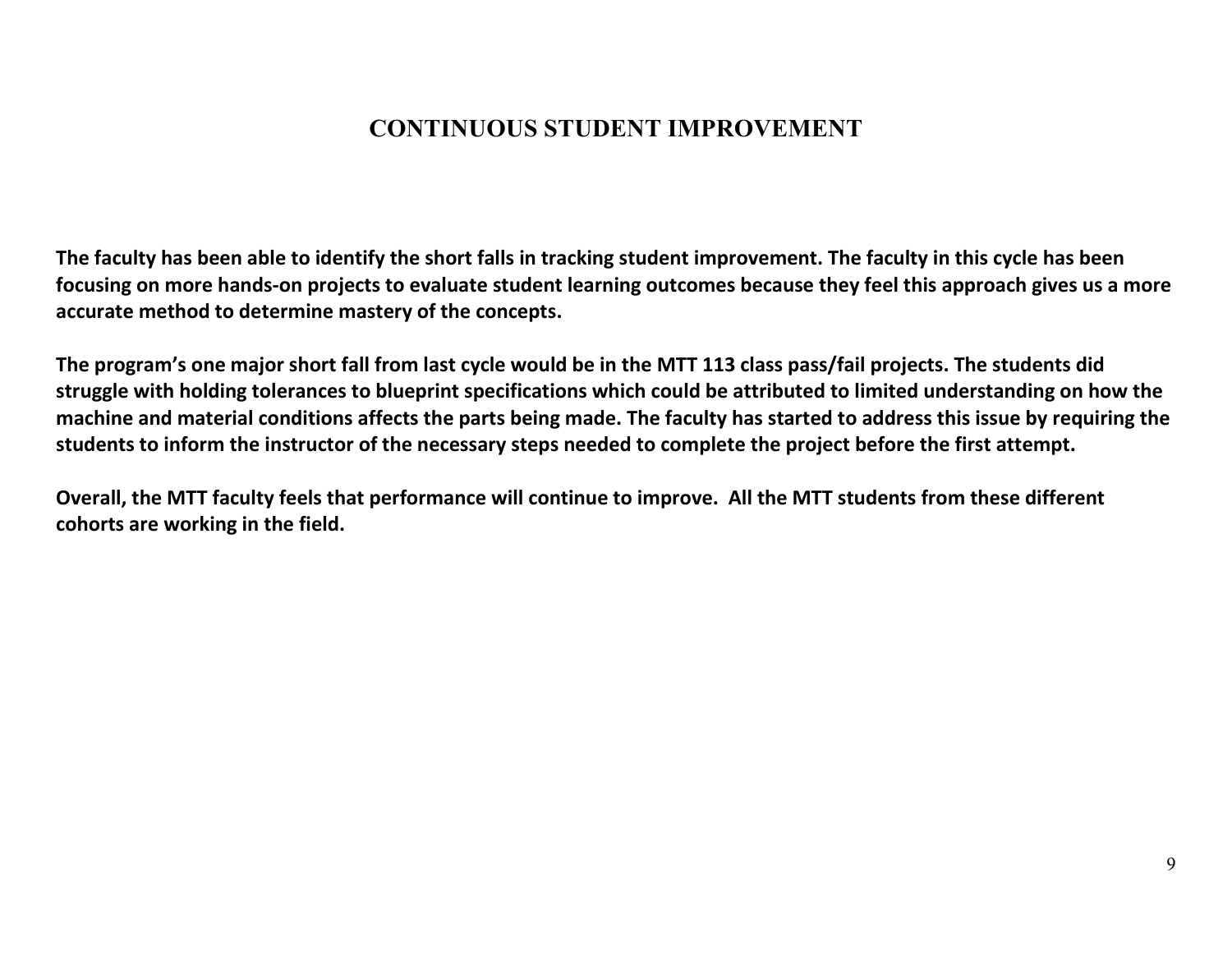#### **PROGRAM VITAL STATISCS**

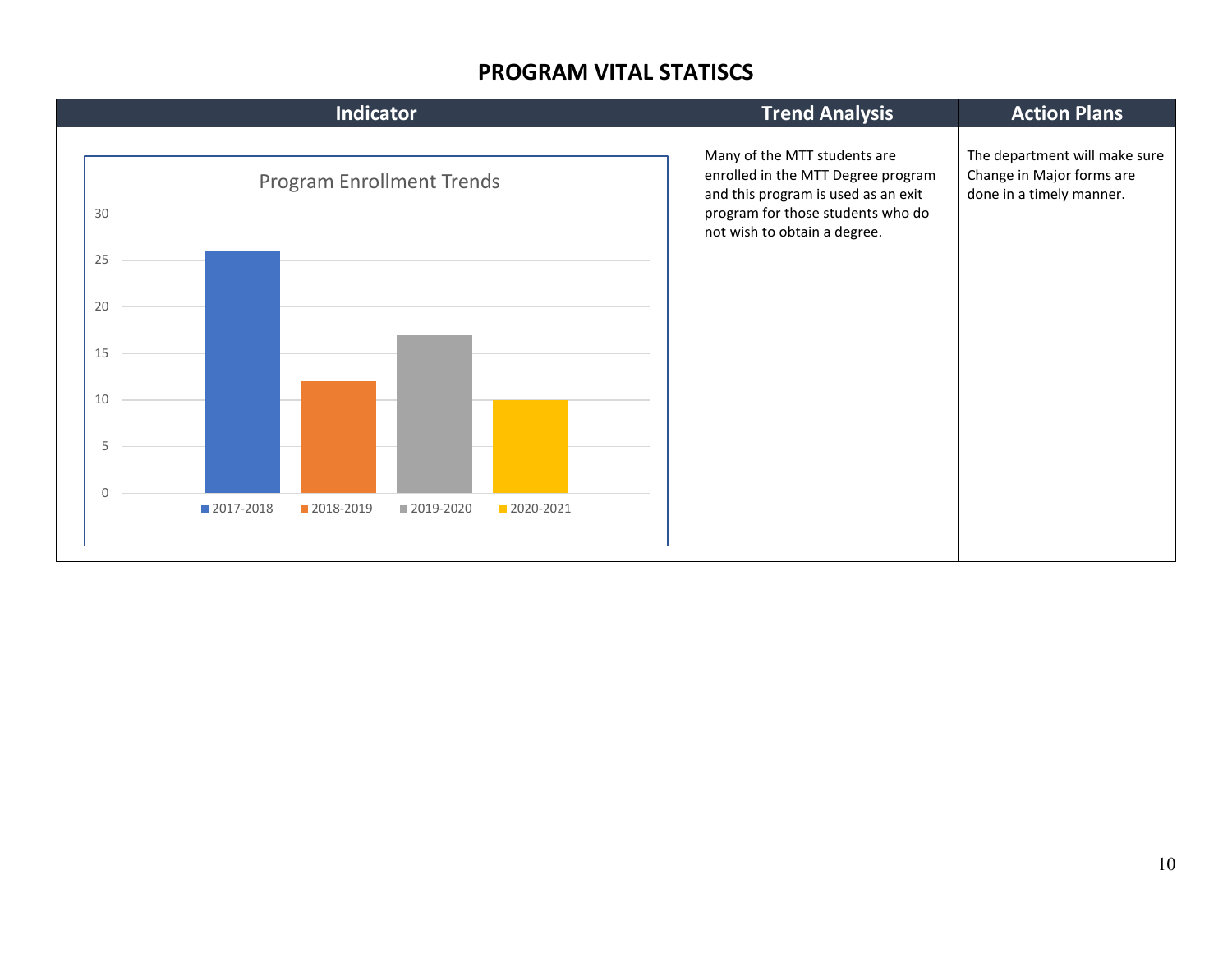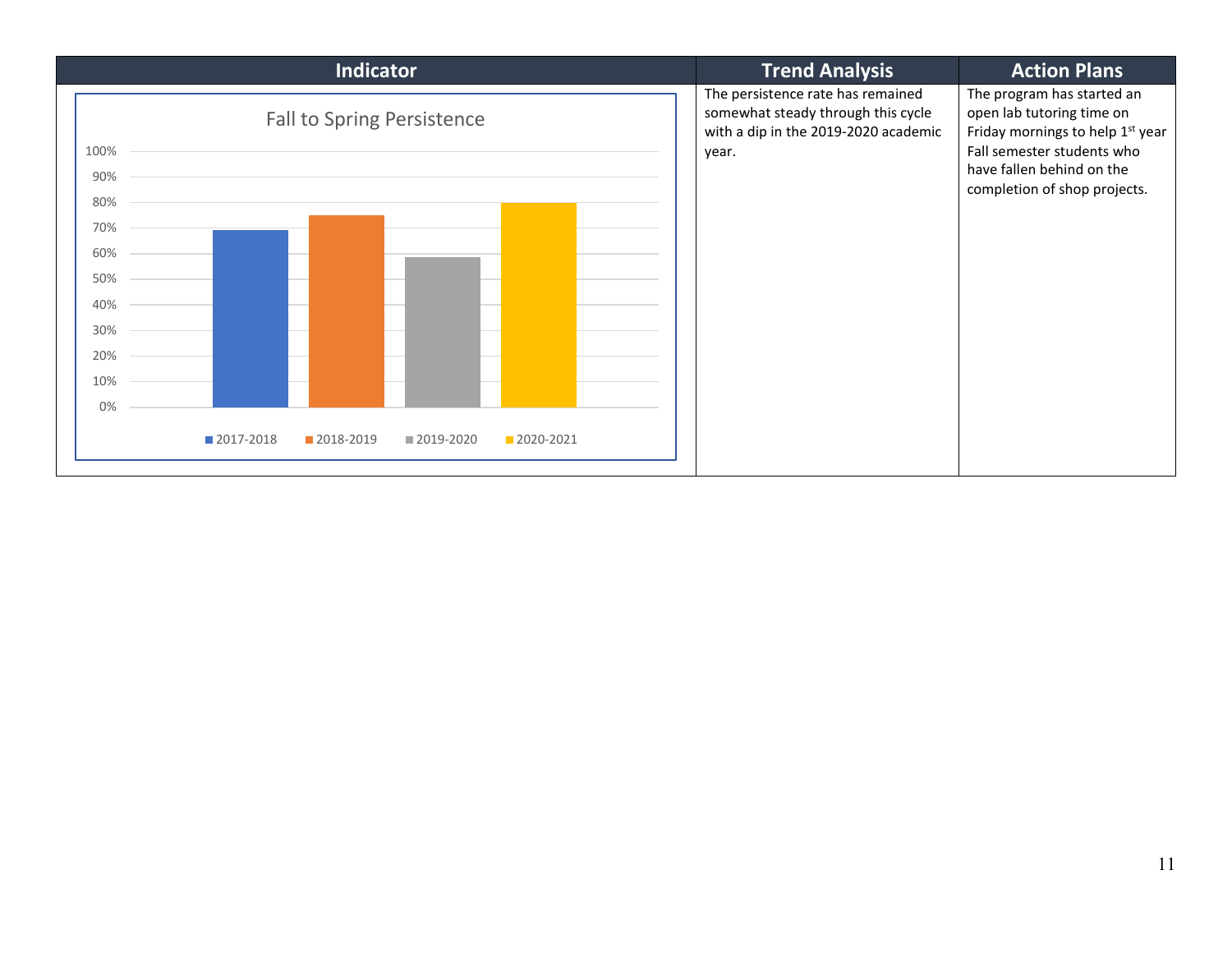| <b>Indicator</b>                                                                 | <b>Trend Analysis</b>                                                                                                                                                                                                           | <b>Action Plans</b>                                                                    |
|----------------------------------------------------------------------------------|---------------------------------------------------------------------------------------------------------------------------------------------------------------------------------------------------------------------------------|----------------------------------------------------------------------------------------|
| <b>Graduation Rates</b><br>100%<br>90%<br>80%<br>70%<br>60%<br>50%<br>40%<br>30% | The graduation rate indicators are a<br>little misleading since students may<br>start in one of our 5 other MTT<br>programs and then change programs<br>to the degree and all degree students<br>also receive this Certificate. | The department will make sure<br>Change of Major forms are<br>done in a timely manner. |
| 20%<br>10%<br>0%                                                                 |                                                                                                                                                                                                                                 |                                                                                        |
| ■ 2017-2018<br>2018-2019<br>2020-2021<br>■ 2019-2020                             |                                                                                                                                                                                                                                 |                                                                                        |